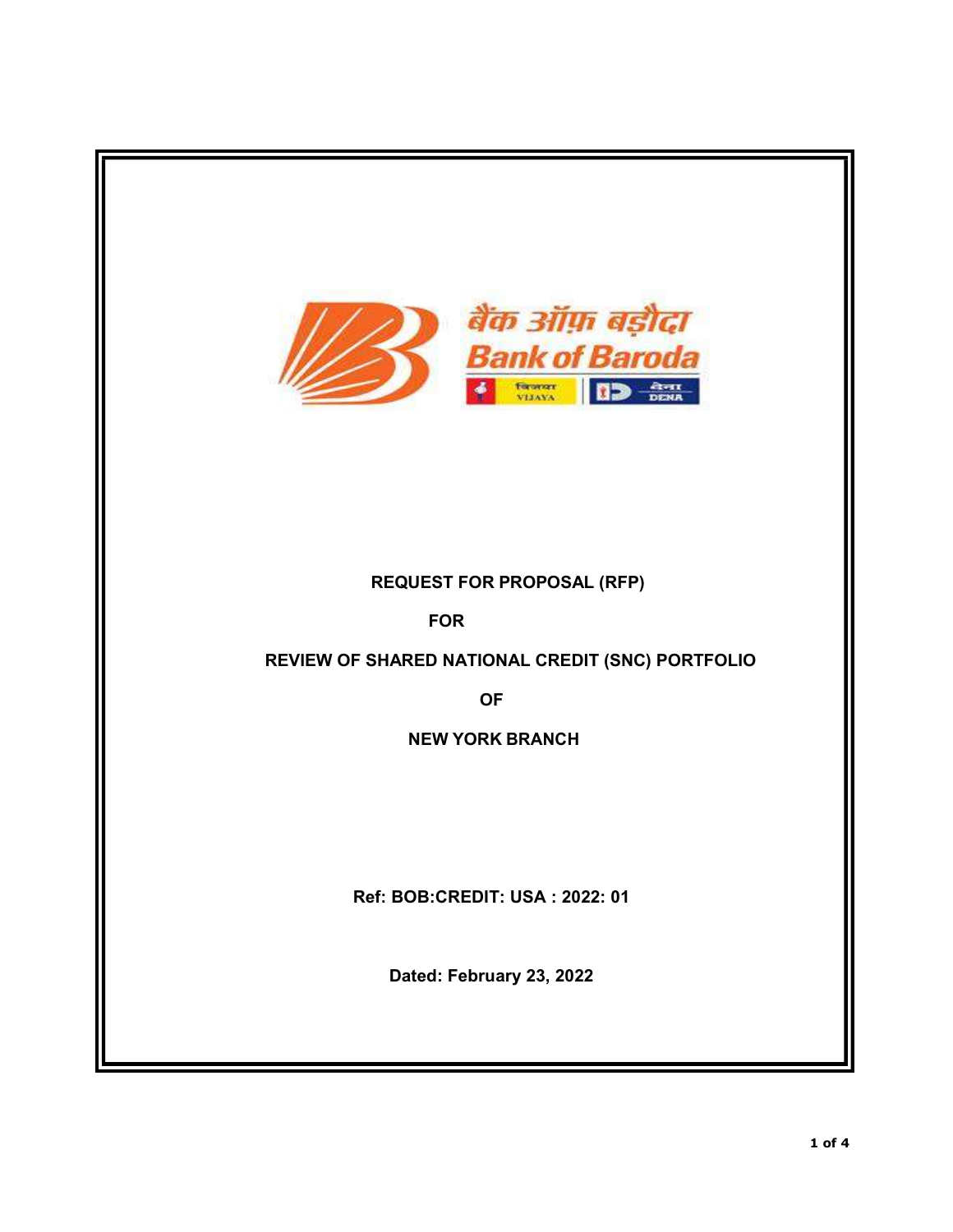

Bank of Baroda **Phone: 646 597 7233** New York, NY 10016

New York Branch **Fax: 212 578 4565** One Park Avenue E-mail: credit.usa@bankofbaroda.com

# RFP – Review of Shared National Credit (SNC) Porffolio

## 1. GENERAL

Bank of Baroda, New York Branch is in the process of getting its Shared National Credit (SNC) Portfolio reviewed as per the indicative Scope of Work attached herewith.

Review of the loan policy and SNC Loan portfolio (disbursed / to be disbursed upto March 31, 2022) is required to be carried out and the final report is to be submitted by May 31, 2022.

Kindly send your detailed proposal including the scope (suggested scope is provided on pages 3 and 4 below), timeframe and total fees in US Dollars for the aforesaid work, addressed to Mr. Lalit Tyagi, Chief Executive (US Operations), Bank of Baroda, One Park Avenue, New York, NY 10016, via e-mail to ce.usa@bankofbaroda.com latest by 5:00 PM on Friday, March 04, 2022.

The engagement will be for three years term from the date of engagement. Bidders are advised to quote the fee on per annum basis.

No proposals would be accepted after the deadline of 5:00 PM on Friday, March 04, 2022.

The Bank reserves the right to accept any proposal or reject all the proposals, without assigning any reasons whatsoever. The Bank's decision in this regard shall be final and binding.

If any additional information or clarification is required, kindly contact Mr. Satya Narayan Patra, Assistant General Manager (Credit), Bank of Baroda, One Park Avenue, New York, NY 10016 on Telephone 1 (646) 597-7233 (Office-Direct), 1 (917) 442-9480 (Cell) or e-mail credit.usa@bankofbaroda.com.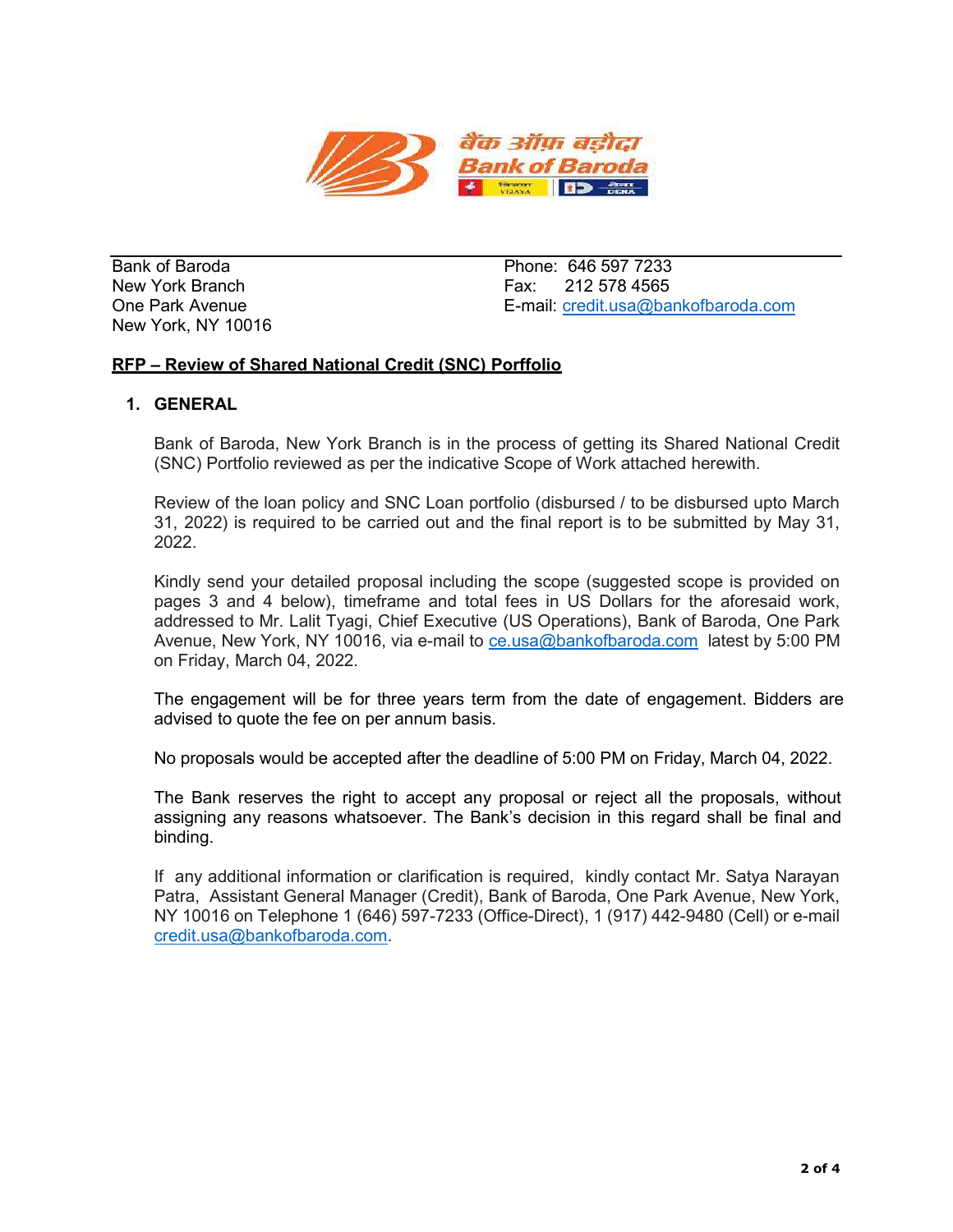### Scope of Work:

### 1. Loan Policy Review:

Review and provide comments on Bank's Loan Policy based on the adherence to those areas identified in the Interagency Guidance on Leveraged Lending, as provided and governed by the Regulatory Bank Agencies [specifically, the Office of the Comptroller of the Currency ("OCC"), the Board of Governors of the Federal Reserve System ("FRB"), and the Federal Deposit Insurance Corporation ("FDIC").], with particular focus on the following areas:

- (a) Prompt identification of credit weaknesses;
- (b) Validation of and proper adjustment of risk ratings;
- (c) Identification of trends and potential problem areas;
- (d) Adherence of internal policies and procedures;
- (e) Evaluation of lending personnel and management;
- (f) Timely assessment; and
- (g) Accurate and timely financial and regulatory reporting

### 2. Shared National Credit (SNC) leveraged Analysis Review:

Review the SNC leveraged loan credit files and provide comments and recommendations based on the Interagency Guidance on Leveraged Lending.

Provide a narrative report on Bank's review process, findings, and recommendations. May provide a single report or multiple reports depending on the homogenous nature of the loans. The narrative report(s) will provide observations, comments, and recommendations with a primary focus on the Bank's analysis of the following leveraged loan performance indicators:

Transaction Structure: Assess the Bank's review of the structure of the deal to determine if underlying or layered risks have been properly captured, as well as the ability to refinance. Also assess whether the Bank is relying on its lead agents work product appropriately.

Repayment Capacity - Review the Bank's repayment assumptions and review the Bank's determination of the borrower's repayment capacity through review of the amortization of senior secured debt or ability to pay 50% of its total debt within a reasonable period.

Performance to Plan - Review Bank's periodic review to determine variances from plan to actual and quantify the risk implications.

Sensitivity Analyses – Review Bank's periodic portfolio stress test(s) and sensitivity analyses to quantify the potential impacts of changing economic and market conditions.

Enterprise Value Analysis - Review the Bank's calculation of enterprise value and assess the appropriateness of the Bank's use of enterprise value in its periodic credit review.